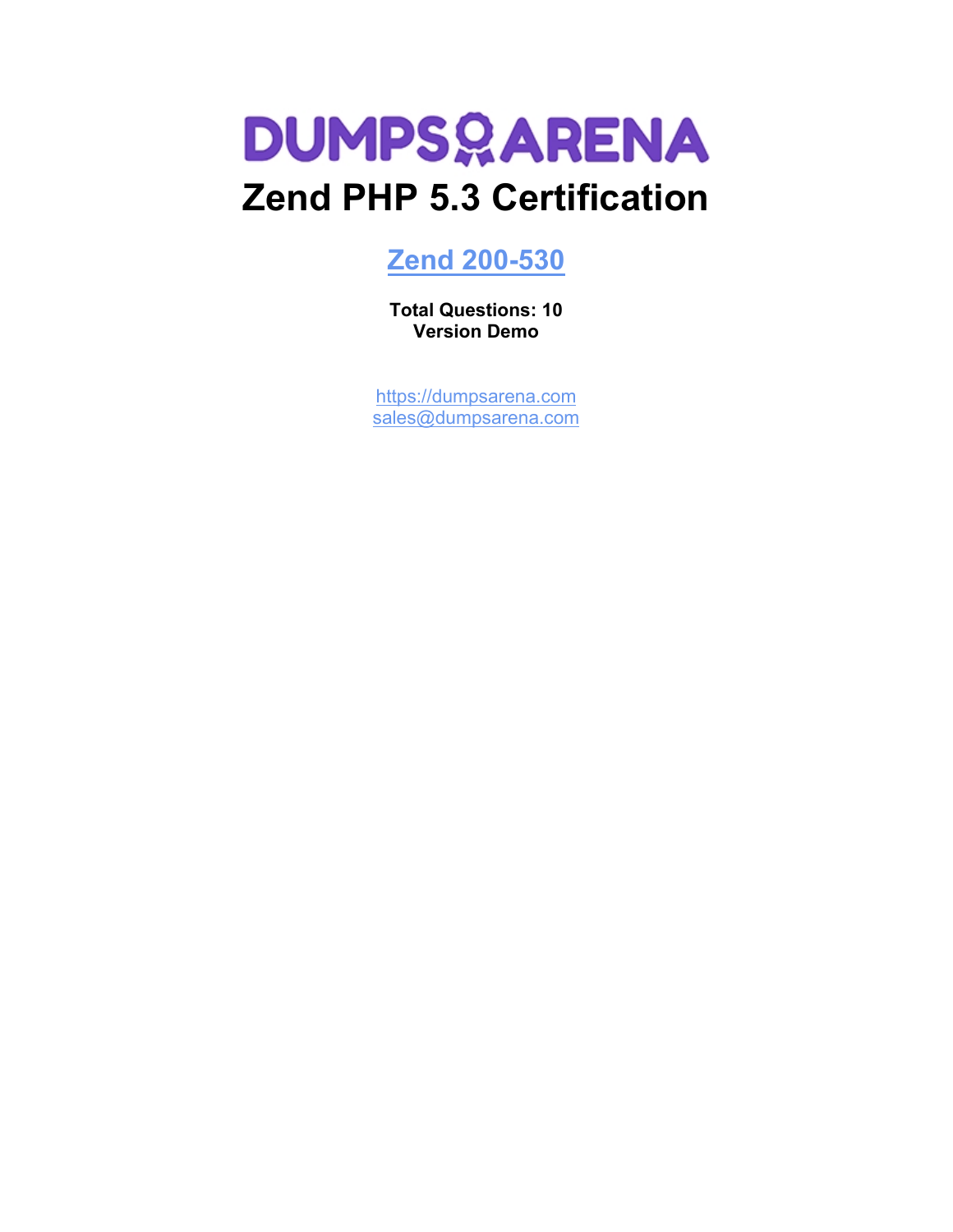#### **QUESTION NO: 1**

Which of the following keywords is not new in PHP 5?

- **A.** implements
- **B.** instanceof
- **C.** static
- **D.** abstract

**Answer: C**

#### **QUESTION NO: 2**

You want to present the following formatted number: "999.000.000,00". Which function call is correct?

- **A.** print format\_number(999000000);
- **B.** print number format(999000000);
- **C.** print number format(999000000, 2, ',', '.');
- **D.** print number format(999000000, 2);
- **E.** print\_number(999000000, 2, ',', '.')

**Answer: C**

#### **QUESTION NO: 3**

You are creating an application that generates invoices in a variety of formats, including PDF, ODS and HTML. Each of these formats is represented as a PHP class in your application. While some of the operations can be performed on all of the different formats (such as saving and loading), other operations may be specific to one or two of the formats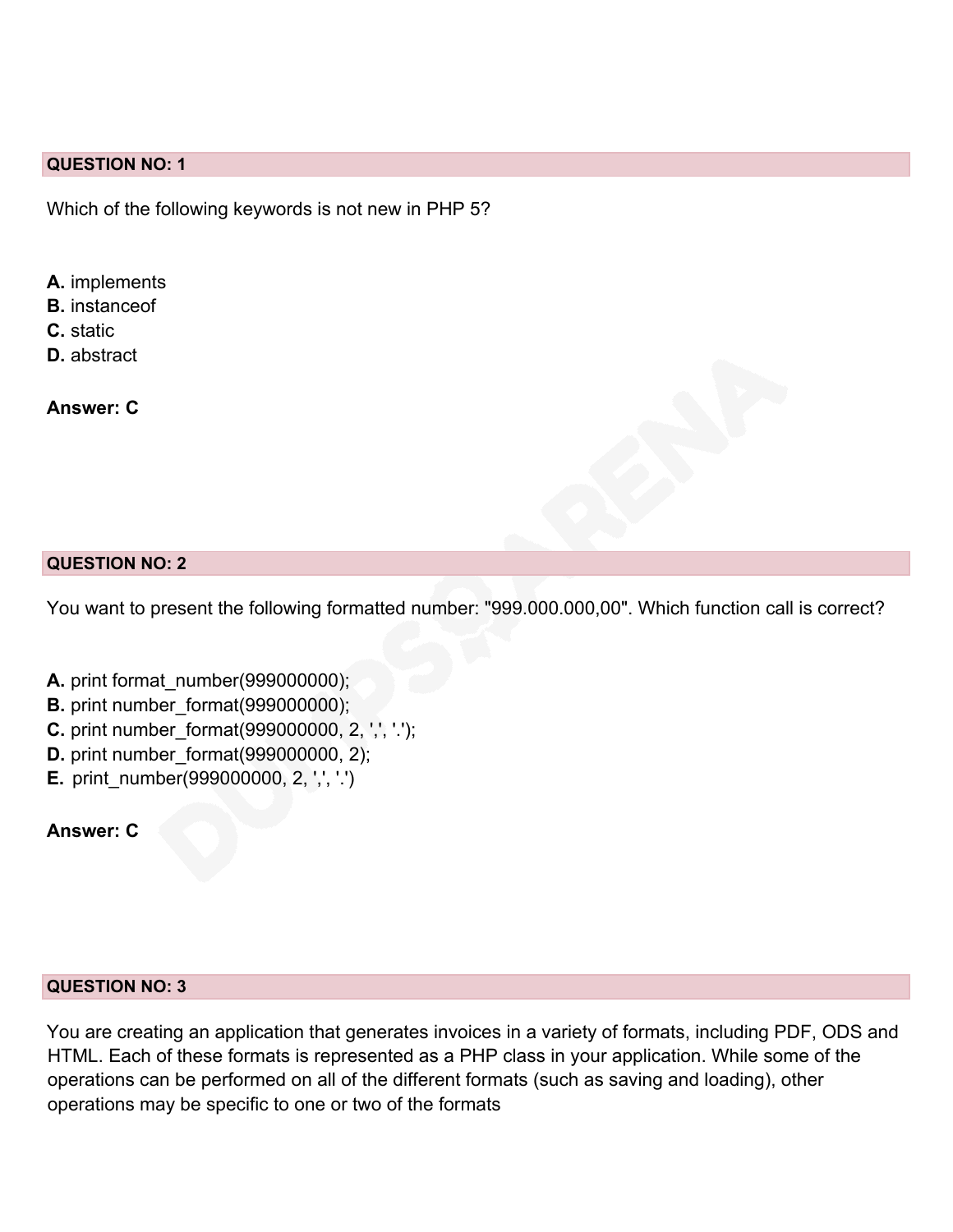# **DUMPSOARENA**

(such as setting as read only). Which design pattern should you use for this application?

**A.** Adapter

**B.** Factory

**C.** MVC

**D.** Singleton

**Answer: B**

#### **QUESTION NO: 4**

Under which circumstances is the \$\_SESSION super-global available? (Choose 2)

- **A.** If session start() was called.
- **B.** If session.auto start INI setting is enabled.
- **C.** Always available in PHP 5.
- **D.** If a valid session id is passed via GET, POST or COOKIE.
- **E.** If register\_globals are enabled.

## **Answer: A,B**

#### **QUESTION NO: 5**

You have a variable \$test that contains sub-strings divided by a dash ("-"). How can you put every substring into an array element easily?

- **A.** extract(\$test, "-");
- **B.** explode("-", \$test);
- **C.** to\_array(\$test, "-");
- **D.** explode(\$test, "-");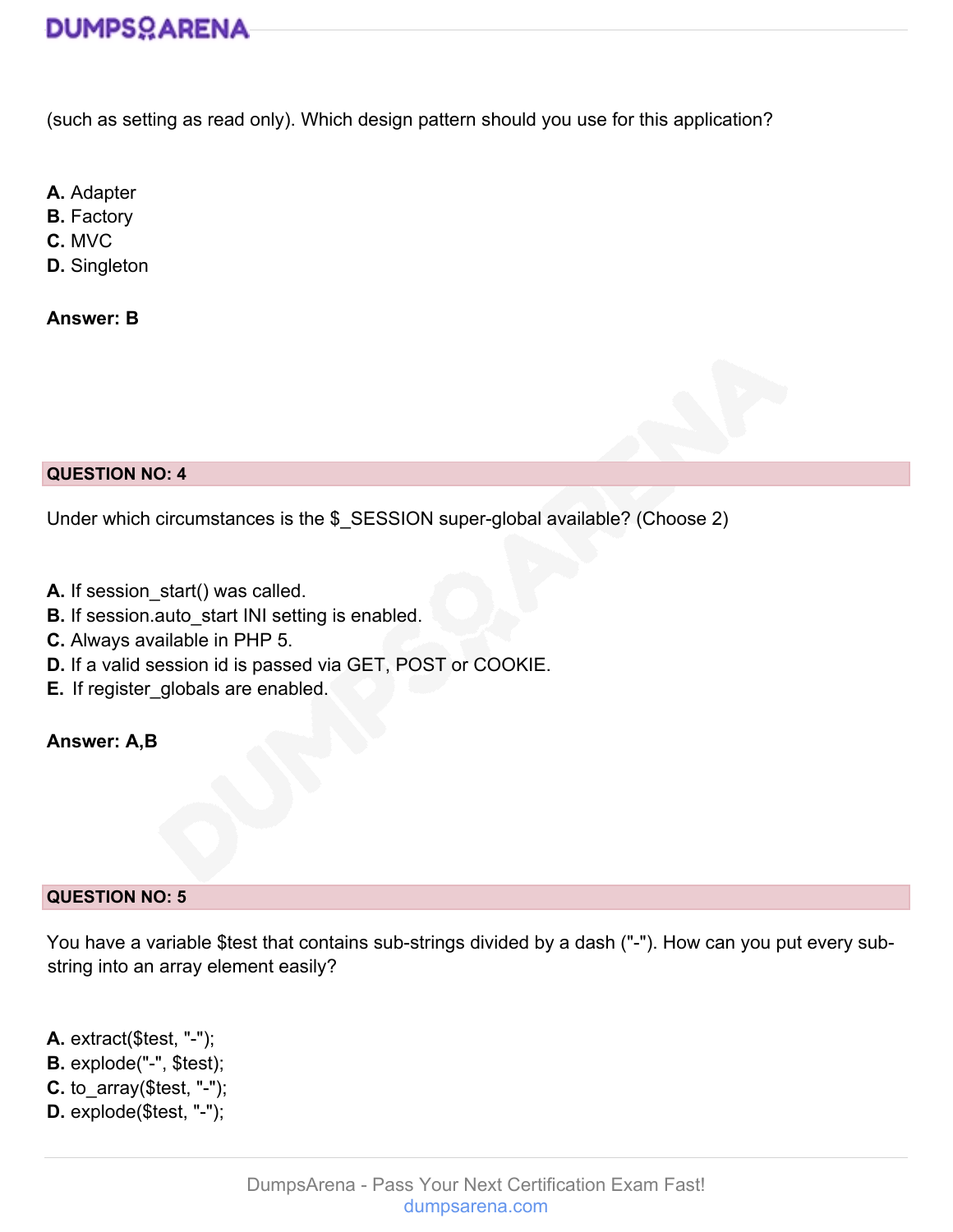# **DUMPSOARENA**

## **Answer: B**

### **QUESTION NO: 6**

What can NOT be used to send a cookie from within a PHP application?

- **A.** header()
- **B.** \$\_COOKE
- **C.** setcookie()
- **D.** setrawcookie()

## **Answer: B**

## **QUESTION NO: 7**

What type of class definition can be used to define multiple inheritance?

- **A.** Class
- **B.** Abstract
- **C.** Interface
- **D.** Final

## **Answer: C**

## **QUESTION NO: 8**

An unbuffered query will: (Choose 2)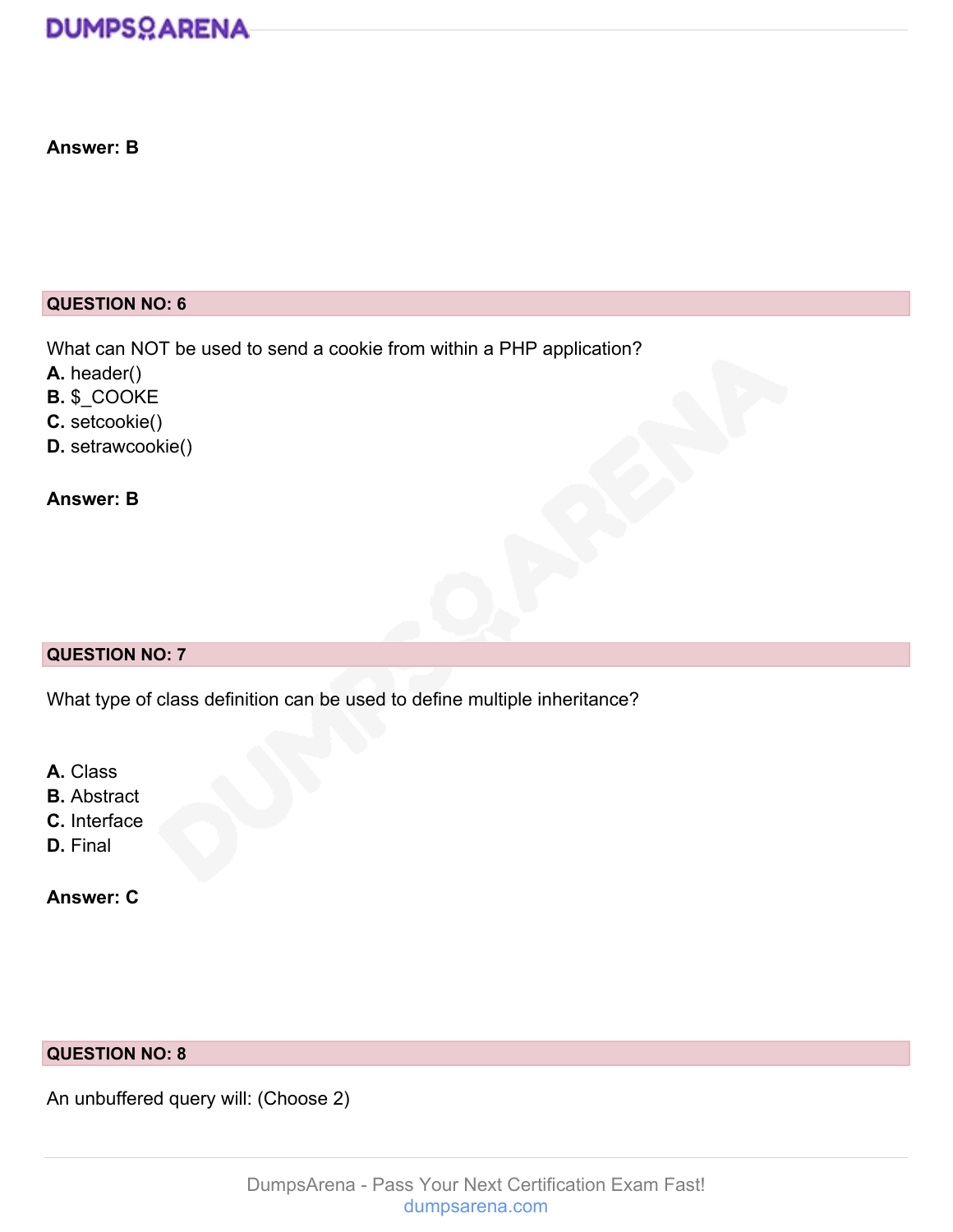

- **A.** Return the first data faster
- **B.** Return all data faster
- **C.** Free connection faster for others scripts to use
- **D.** Use less memory

**Answer: A,D**

### **QUESTION NO: 9**

Would the following code catch a parse error?

try {

echo \$label

} catch (Exception \$e) {

echo \$e->getMessage();

}

**A.** Yes **B.** No

**Answer: B**

#### **QUESTION NO: 10**